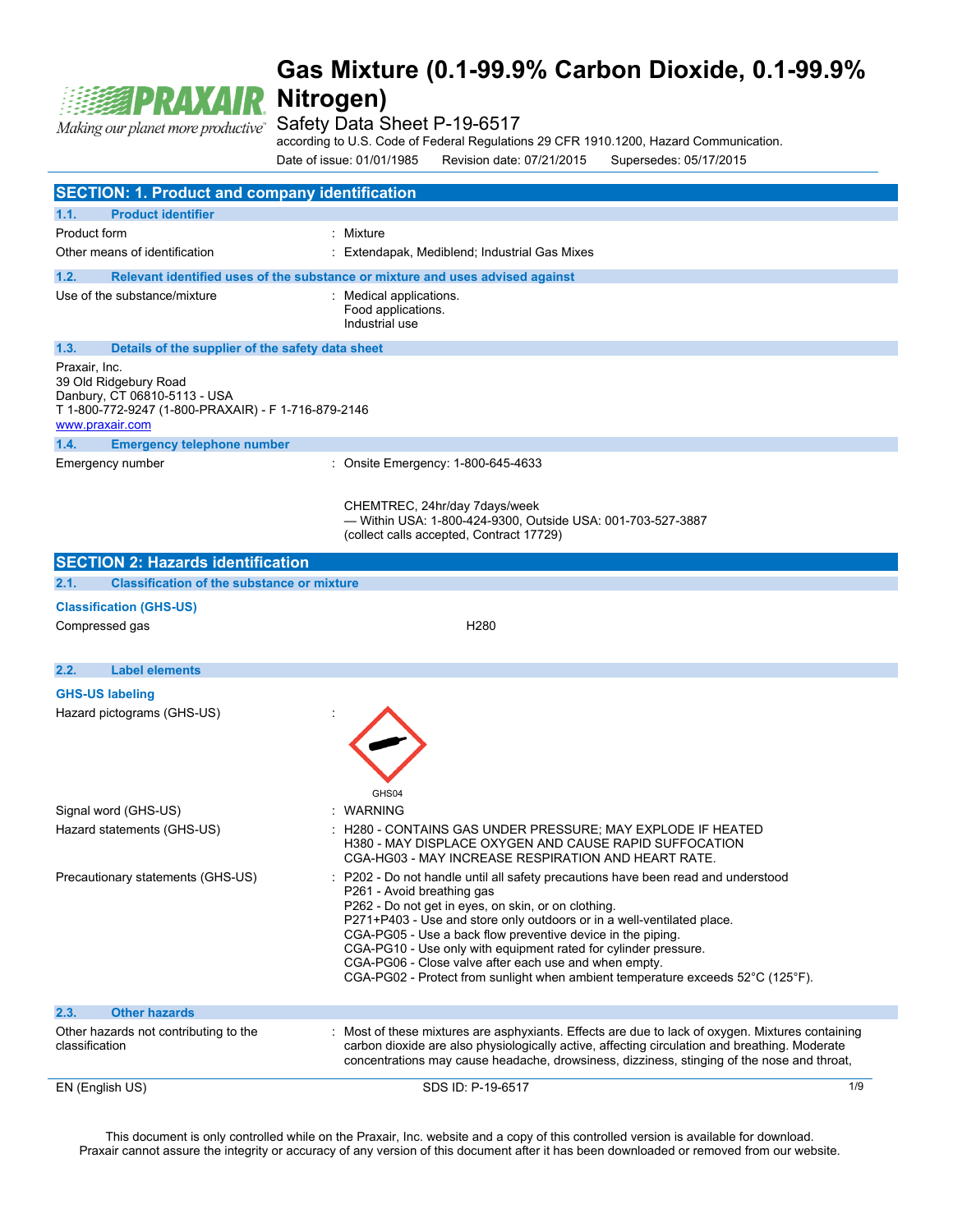

### Safety Data Sheet P-19-6517

according to U.S. Code of Federal Regulations 29 CFR 1910.1200, Hazard Communication.

Date of issue: 01/01/1985 Revision date: 07/21/2015 Supersedes: 05/17/2015

excitation, rapid breathing, excess salivation, vomiting, and unconsciousness. Lack of oxygen can kill.

**2.4. Unknown acute toxicity (GHS-US)**

No data available

### **SECTION 3: Composition/information on ingredients**

**3.1. Substance**

Not applicable

| <b>Product identifier</b> | $\frac{9}{6}$ |
|---------------------------|---------------|
| (CAS No) 124-38-9         | $0.1 - 99.9$  |
| (CAS No) 7727-37-9        | $0.1 - 99.9$  |
|                           |               |

|                                                                                                             | <b>SECTION 4: First aid measures</b>                  |                                                                                                                                                                                                                                                                                                                                                                                                                                                                                                             |
|-------------------------------------------------------------------------------------------------------------|-------------------------------------------------------|-------------------------------------------------------------------------------------------------------------------------------------------------------------------------------------------------------------------------------------------------------------------------------------------------------------------------------------------------------------------------------------------------------------------------------------------------------------------------------------------------------------|
| 4.1.                                                                                                        | <b>Description of first aid measures</b>              |                                                                                                                                                                                                                                                                                                                                                                                                                                                                                                             |
|                                                                                                             | First-aid measures after inhalation                   | : Immediately remove to fresh air. If not breathing, give artificial respiration. If breathing is<br>difficult, qualified personnel may give oxygen. Call a physician.                                                                                                                                                                                                                                                                                                                                      |
| First-aid measures after skin contact<br>: Adverse effects not expected from this product.                  |                                                       |                                                                                                                                                                                                                                                                                                                                                                                                                                                                                                             |
| First-aid measures after eye contact<br>plenty of water. Consult an ophthalmologist if irritation persists. |                                                       | : Adverse effects not expected from this product. In case of eye irritation: Rinse immediately with                                                                                                                                                                                                                                                                                                                                                                                                         |
|                                                                                                             | First-aid measures after ingestion                    | : Ingestion is not considered a potential route of exposure.                                                                                                                                                                                                                                                                                                                                                                                                                                                |
| 4.2.<br>Most important symptoms and effects, both acute and delayed                                         |                                                       |                                                                                                                                                                                                                                                                                                                                                                                                                                                                                                             |
|                                                                                                             |                                                       | No additional information available                                                                                                                                                                                                                                                                                                                                                                                                                                                                         |
| 4.3.                                                                                                        |                                                       | Indication of any immediate medical attention and special treatment needed                                                                                                                                                                                                                                                                                                                                                                                                                                  |
|                                                                                                             |                                                       | No additional information available                                                                                                                                                                                                                                                                                                                                                                                                                                                                         |
|                                                                                                             | <b>SECTION 5: Firefighting measures</b>               |                                                                                                                                                                                                                                                                                                                                                                                                                                                                                                             |
| 5.1.                                                                                                        | <b>Extinguishing media</b>                            |                                                                                                                                                                                                                                                                                                                                                                                                                                                                                                             |
|                                                                                                             | Suitable extinguishing media                          | : Use extinguishing media appropriate for surrounding fire.                                                                                                                                                                                                                                                                                                                                                                                                                                                 |
| 5.2.                                                                                                        | Special hazards arising from the substance or mixture |                                                                                                                                                                                                                                                                                                                                                                                                                                                                                                             |
| Reactivity                                                                                                  |                                                       | : Under certain conditions, nitrogen can react violently with lithium, neodymium, titanium (above<br>1472°F/800°C), and magnesium to form nitrides. At high temperature, it can also combine with<br>oxygen and hydrogen.                                                                                                                                                                                                                                                                                   |
| 5.3.                                                                                                        | <b>Advice for firefighters</b>                        |                                                                                                                                                                                                                                                                                                                                                                                                                                                                                                             |
|                                                                                                             | Firefighting instructions                             | : Compressed gas: asphyxiant                                                                                                                                                                                                                                                                                                                                                                                                                                                                                |
|                                                                                                             |                                                       | Suffocation hazard by lack of oxygen                                                                                                                                                                                                                                                                                                                                                                                                                                                                        |
|                                                                                                             |                                                       | Evacuate all personnel from the danger area. Use self-contained breathing apparatus (SCBA)<br>and protective clothing. Immediately cool containers with water from maximum distance. Stop<br>flow of gas if safe to do so, while continuing cooling water spray. Remove ignition sources if<br>safe to do so. Remove containers from area of fire if safe to do so. On-site fire brigades must<br>comply with OSHA 29 CFR 1910.156 and applicable standards under 29 CFR 1910 Subpart<br>L-Fire Protection. |
|                                                                                                             | Special protective equipment for fire fighters        | : Standard protective clothing and equipment (Self Contained Breathing Apparatus) for fire<br>fighters.                                                                                                                                                                                                                                                                                                                                                                                                     |
|                                                                                                             | Other information                                     | Containers are equipped with a pressure relief device. (Exceptions may exist where authorized<br>by DOT.).                                                                                                                                                                                                                                                                                                                                                                                                  |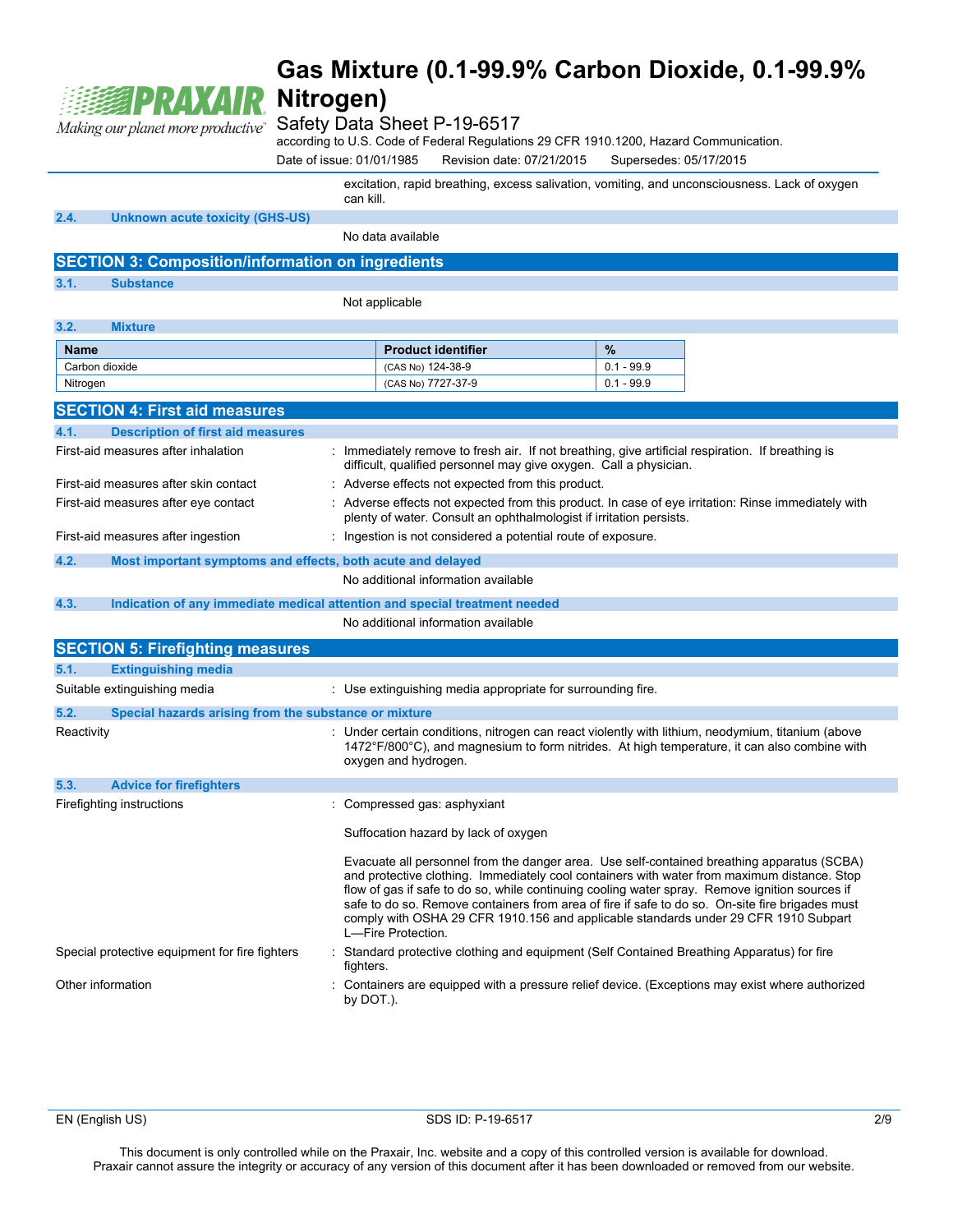

Safety Data Sheet P-19-6517

according to U.S. Code of Federal Regulations 29 CFR 1910.1200, Hazard Communication.

Date of issue: 01/01/1985 Revision date: 07/21/2015 Supersedes: 05/17/2015

| <b>SECTION 6: Accidental release measures</b> |                                                                     |                                                                                                                                                                                                                                                                                                                                                                                                                                                                                                                                                                                                                                                                                                                                                                                                                                                                                                                                                                                                                                                                                                                                        |  |
|-----------------------------------------------|---------------------------------------------------------------------|----------------------------------------------------------------------------------------------------------------------------------------------------------------------------------------------------------------------------------------------------------------------------------------------------------------------------------------------------------------------------------------------------------------------------------------------------------------------------------------------------------------------------------------------------------------------------------------------------------------------------------------------------------------------------------------------------------------------------------------------------------------------------------------------------------------------------------------------------------------------------------------------------------------------------------------------------------------------------------------------------------------------------------------------------------------------------------------------------------------------------------------|--|
| 6.1.                                          | Personal precautions, protective equipment and emergency procedures |                                                                                                                                                                                                                                                                                                                                                                                                                                                                                                                                                                                                                                                                                                                                                                                                                                                                                                                                                                                                                                                                                                                                        |  |
|                                               | General measures                                                    | Compressed gas: asphyxiant. Evacuate personnel to a safe area. Appropriate self-contained<br>breathing apparatus may be required. Approach suspected leak area with caution. Remove all<br>sources of ignition. if safe to do so. Reverse flow into cylinder may cause rupture. Reduce gas<br>with fog or fine water spray. Stop flow of product if safe to do so. Ventilate area or move<br>container to a well-ventilated area. Before entering the area, especially a confined area, check<br>the atmosphere with an appropriate device.                                                                                                                                                                                                                                                                                                                                                                                                                                                                                                                                                                                            |  |
| 6.1.1.                                        | For non-emergency personnel                                         | No additional information available                                                                                                                                                                                                                                                                                                                                                                                                                                                                                                                                                                                                                                                                                                                                                                                                                                                                                                                                                                                                                                                                                                    |  |
| 6.1.2.                                        | For emergency responders                                            |                                                                                                                                                                                                                                                                                                                                                                                                                                                                                                                                                                                                                                                                                                                                                                                                                                                                                                                                                                                                                                                                                                                                        |  |
|                                               |                                                                     | No additional information available                                                                                                                                                                                                                                                                                                                                                                                                                                                                                                                                                                                                                                                                                                                                                                                                                                                                                                                                                                                                                                                                                                    |  |
| 6.2.                                          | <b>Environmental precautions</b>                                    |                                                                                                                                                                                                                                                                                                                                                                                                                                                                                                                                                                                                                                                                                                                                                                                                                                                                                                                                                                                                                                                                                                                                        |  |
|                                               |                                                                     | Try to stop release.                                                                                                                                                                                                                                                                                                                                                                                                                                                                                                                                                                                                                                                                                                                                                                                                                                                                                                                                                                                                                                                                                                                   |  |
| 6.3.                                          | Methods and material for containment and cleaning up                | No additional information available                                                                                                                                                                                                                                                                                                                                                                                                                                                                                                                                                                                                                                                                                                                                                                                                                                                                                                                                                                                                                                                                                                    |  |
| 6.4.                                          | <b>Reference to other sections</b>                                  |                                                                                                                                                                                                                                                                                                                                                                                                                                                                                                                                                                                                                                                                                                                                                                                                                                                                                                                                                                                                                                                                                                                                        |  |
|                                               |                                                                     | See also sections 8 and 13.                                                                                                                                                                                                                                                                                                                                                                                                                                                                                                                                                                                                                                                                                                                                                                                                                                                                                                                                                                                                                                                                                                            |  |
|                                               | <b>SECTION 7: Handling and storage</b>                              |                                                                                                                                                                                                                                                                                                                                                                                                                                                                                                                                                                                                                                                                                                                                                                                                                                                                                                                                                                                                                                                                                                                                        |  |
| 7.1.                                          | <b>Precautions for safe handling</b>                                |                                                                                                                                                                                                                                                                                                                                                                                                                                                                                                                                                                                                                                                                                                                                                                                                                                                                                                                                                                                                                                                                                                                                        |  |
|                                               | Precautions for safe handling                                       | Wear leather safety gloves and safety shoes when handling cylinders. Protect cylinders from<br>physical damage; do not drag, roll, slide or drop. While moving cylinder, always keep in place<br>removable valve cover. Never attempt to lift a cylinder by its cap; the cap is intended solely to<br>protect the valve. When moving cylinders, even for short distances, use a cart (trolley, hand<br>truck, etc.) designed to transport cylinders. Never insert an object (e.g., wrench, screwdriver,<br>pry bar) into cap openings; doing so may damage the valve and cause a leak. Use an<br>adjustable strap wrench to remove over-tight or rusted caps. Slowly open the valve. If the<br>valve is hard to open, discontinue use and contact your supplier. Close the container valve<br>after each use; keep closed even when empty. Never apply flame or localized heat directly to<br>any part of the container. High temperatures may damage the container and could cause the<br>pressure relief device to fail prematurely, venting the container contents. For other precautions<br>in using this product, see section 16. |  |
| 7.2.                                          | Conditions for safe storage, including any incompatibilities        |                                                                                                                                                                                                                                                                                                                                                                                                                                                                                                                                                                                                                                                                                                                                                                                                                                                                                                                                                                                                                                                                                                                                        |  |
|                                               | Storage conditions                                                  | Store in a cool, well-ventilated place. Store and use with adequate ventilation. Store only<br>where temperature will not exceed 125°F (52°C). Firmly secure containers upright to keep<br>them from falling or being knocked over. Install valve protection cap, if provided, firmly in place<br>by hand. Store full and empty containers separately. Use a first-in, first-out inventory system<br>to prevent storing full containers for long periods.                                                                                                                                                                                                                                                                                                                                                                                                                                                                                                                                                                                                                                                                              |  |
|                                               |                                                                     | OTHER PRECAUTIONS FOR HANDLING, STORAGE, AND USE: When handling product<br>under pressure, use piping and equipment adequately designed to withstand the pressures to<br>be encountered. Never work on a pressurized system. Use a back flow preventive device in<br>the piping. Gases can cause rapid suffocation because of oxygen deficiency; store and use<br>with adequate ventilation. If a leak occurs, close the container valve and blow down the system<br>in a safe and environmentally correct manner in compliance with all international,<br>federal/national, state/provincial, and local laws; then repair the leak. Never place a container<br>where it may become part of an electrical circuit.                                                                                                                                                                                                                                                                                                                                                                                                                     |  |
| 7.3.                                          | <b>Specific end use(s)</b>                                          |                                                                                                                                                                                                                                                                                                                                                                                                                                                                                                                                                                                                                                                                                                                                                                                                                                                                                                                                                                                                                                                                                                                                        |  |
|                                               |                                                                     | None.                                                                                                                                                                                                                                                                                                                                                                                                                                                                                                                                                                                                                                                                                                                                                                                                                                                                                                                                                                                                                                                                                                                                  |  |
|                                               | <b>SECTION 8: Exposure controls/personal protection</b>             |                                                                                                                                                                                                                                                                                                                                                                                                                                                                                                                                                                                                                                                                                                                                                                                                                                                                                                                                                                                                                                                                                                                                        |  |
| 8.1.                                          | <b>Control parameters</b>                                           |                                                                                                                                                                                                                                                                                                                                                                                                                                                                                                                                                                                                                                                                                                                                                                                                                                                                                                                                                                                                                                                                                                                                        |  |

| Gas Mixture (0.1-99.9% Carbon Dioxide, 0.1-99.9% Nitrogen) |                   |     |
|------------------------------------------------------------|-------------------|-----|
| ACGIH                                                      | Not established   |     |
| EN (English US)                                            | SDS ID: P-19-6517 | 3/9 |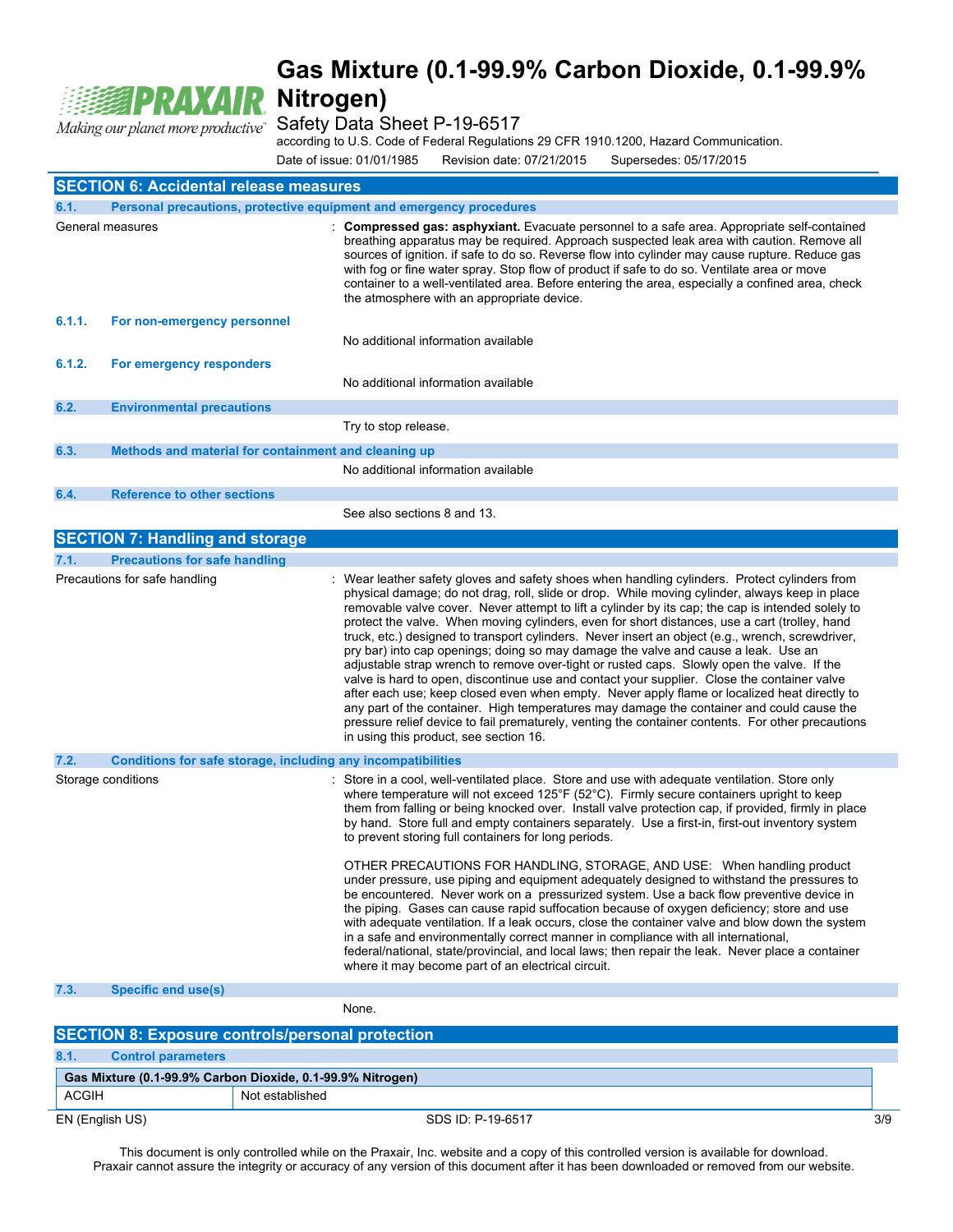

Safety Data Sheet P-19-6517

according to U.S. Code of Federal Regulations 29 CFR 1910.1200, Hazard Communication.

Date of issue: 01/01/1985 Revision date: 07/21/2015 Supersedes: 05/17/2015

| Gas Mixture (0.1-99.9% Carbon Dioxide, 0.1-99.9% Nitrogen) |                                     |                        |
|------------------------------------------------------------|-------------------------------------|------------------------|
| <b>USA OSHA</b>                                            | Not established                     |                        |
| Carbon dioxide (124-38-9)                                  |                                     |                        |
| <b>ACGIH</b>                                               | ACGIH TLV-TWA (ppm)                 | 5000 ppm               |
| <b>ACGIH</b>                                               | ACGIH TLV-STEL (ppm)                | 30000 ppm              |
| <b>USA OSHA</b>                                            | OSHA PEL (TWA) (mg/m <sup>3</sup> ) | 9000 mg/m <sup>3</sup> |
| <b>USA OSHA</b>                                            | OSHA PEL (TWA) (ppm)                | 5000 ppm               |
| Nitrogen (7727-37-9)                                       |                                     |                        |
| <b>ACGIH</b><br>Not established                            |                                     |                        |
| <b>USA OSHA</b><br>Not established                         |                                     |                        |
| 8.2.<br><b>Exposure controls</b>                           |                                     |                        |

| Appropriate engineering controls | : Use a local exhaust system with sufficient flow velocity to maintain an adequate supply of air in<br>the worker's breathing zone. Mechanical (general): General exhaust ventilation may be<br>acceptable if it can maintain an adequate supply of air.                                                                                                                                                                                                                                                                                                                          |
|----------------------------------|-----------------------------------------------------------------------------------------------------------------------------------------------------------------------------------------------------------------------------------------------------------------------------------------------------------------------------------------------------------------------------------------------------------------------------------------------------------------------------------------------------------------------------------------------------------------------------------|
| Eye protection                   | Wear safety glasses with side shields.                                                                                                                                                                                                                                                                                                                                                                                                                                                                                                                                            |
| Skin and body protection         | Wear work gloves and metatarsal shoes for cylinder handling. Protective equipment where<br>needed. Select in accordance with OSHA 29 CFR 1910.132, 1910.136, and 1910.138.                                                                                                                                                                                                                                                                                                                                                                                                        |
| Respiratory protection           | When workplace conditions warrant respirator use, follow a respiratory protection program that<br>meets OSHA 29 CFR 1910.134, ANSI Z88.2, or MSHA 30 CFR 72.710 (where applicable).<br>Use an air-supplied or air-purifying cartridge if the action level is exceeded. Ensure that the<br>respirator has the appropriate protection factor for the exposure level. If cartridge type<br>respirators are used, the cartridge must be appropriate for the chemical exposure (e.g., an<br>organic vapor cartridge). For emergencies or instances with unknown exposure levels, use a |

self-contained breathing apparatus (SCBA).

| SECTION 9: Physical and chemical properties |  |
|---------------------------------------------|--|
|                                             |  |

| Information on basic physical and chemical properties<br>9.1. |                                                                                                                                      |
|---------------------------------------------------------------|--------------------------------------------------------------------------------------------------------------------------------------|
| Physical state                                                | : Gas                                                                                                                                |
| Appearance                                                    | : Colorless gas.                                                                                                                     |
| Color                                                         | : Colorless.                                                                                                                         |
| Odor                                                          | : Odorless.                                                                                                                          |
| Odor threshold                                                | : No data available                                                                                                                  |
| pH                                                            | : Not applicable.                                                                                                                    |
| Relative evaporation rate (butyl acetate=1)                   | : No data available                                                                                                                  |
| Relative evaporation rate (ether=1)                           | : Not applicable.                                                                                                                    |
| Melting point                                                 | : No data available                                                                                                                  |
| Freezing point                                                | : No data available                                                                                                                  |
| Boiling point                                                 | : No data available                                                                                                                  |
| Flash point                                                   | : No data available                                                                                                                  |
| Auto-ignition temperature                                     | : Not applicable.                                                                                                                    |
| Decomposition temperature                                     | : No data available                                                                                                                  |
| Flammability (solid, gas)                                     | : No data available                                                                                                                  |
| Vapor pressure                                                | : Not applicable.                                                                                                                    |
| Relative vapor density at 20 °C                               | : No data available                                                                                                                  |
| Relative density                                              | : No data available                                                                                                                  |
| Relative gas density                                          | $: 0.968 - 1.244$                                                                                                                    |
| Solubility                                                    | : Water: Solubility in water of component(s) of the mixture :<br>• Carbon dioxide: 2000 mg/l Completely soluble. • Nitrogen: 20 mg/l |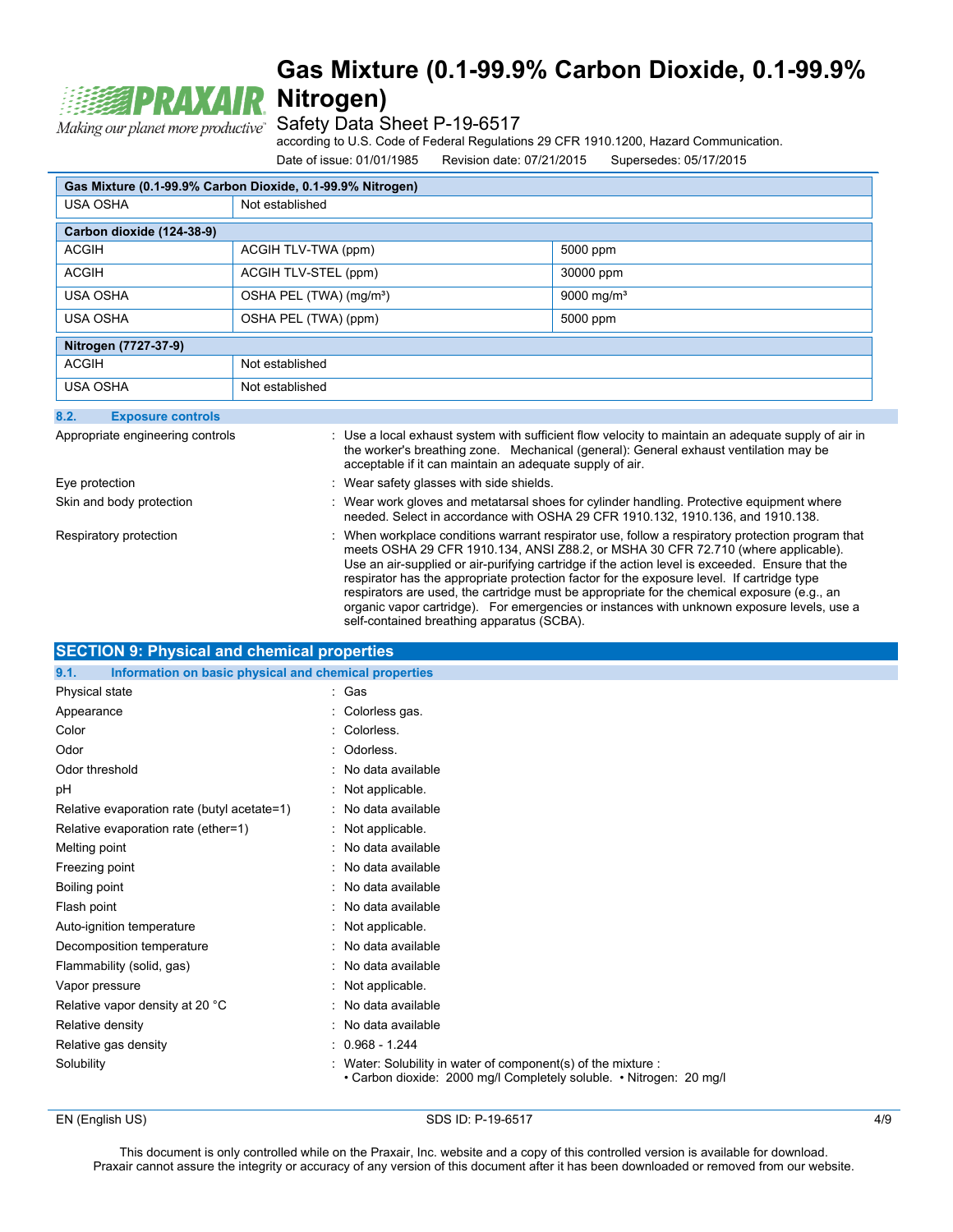

Making our planet more productive<sup>\*</sup> Safety Data Sheet P-19-6517

according to U.S. Code of Federal Regulations 29 CFR 1910.1200, Hazard Communication.

| Date of issue: 01/01/1985 | Revision date: 07/21/2015 | Supersedes: 05/17/2015 |
|---------------------------|---------------------------|------------------------|
|                           |                           |                        |

| Log Pow                                               | : Not applicable.                                                                                                                                                                                                       |  |  |
|-------------------------------------------------------|-------------------------------------------------------------------------------------------------------------------------------------------------------------------------------------------------------------------------|--|--|
| Log Kow                                               | Not applicable.                                                                                                                                                                                                         |  |  |
| Viscosity, kinematic                                  | Not applicable.                                                                                                                                                                                                         |  |  |
| Viscosity, dynamic                                    | Not applicable.                                                                                                                                                                                                         |  |  |
| <b>Explosive properties</b>                           | Not applicable.                                                                                                                                                                                                         |  |  |
| Oxidizing properties                                  | None.                                                                                                                                                                                                                   |  |  |
| <b>Explosion limits</b>                               | No data available                                                                                                                                                                                                       |  |  |
| 9.2.<br><b>Other information</b>                      |                                                                                                                                                                                                                         |  |  |
| Gas group                                             | : Compressed gas                                                                                                                                                                                                        |  |  |
| Additional information                                | : None.                                                                                                                                                                                                                 |  |  |
| <b>SECTION 10: Stability and reactivity</b>           |                                                                                                                                                                                                                         |  |  |
| 10.1.<br><b>Reactivity</b>                            |                                                                                                                                                                                                                         |  |  |
|                                                       | Under certain conditions, nitrogen can react violently with lithium, neodymium, titanium (above<br>1472°F/800°C), and magnesium to form nitrides. At high temperature, it can also combine with<br>oxygen and hydrogen. |  |  |
| 10.2.<br><b>Chemical stability</b>                    |                                                                                                                                                                                                                         |  |  |
|                                                       | Stable under normal conditions.                                                                                                                                                                                         |  |  |
| 10.3.<br><b>Possibility of hazardous reactions</b>    |                                                                                                                                                                                                                         |  |  |
|                                                       | May occur.                                                                                                                                                                                                              |  |  |
| <b>Conditions to avoid</b><br>10.4.                   |                                                                                                                                                                                                                         |  |  |
|                                                       | None under recommended storage and handling conditions (see section 7).                                                                                                                                                 |  |  |
| 10.5.<br><b>Incompatible materials</b>                |                                                                                                                                                                                                                         |  |  |
|                                                       |                                                                                                                                                                                                                         |  |  |
|                                                       | None.                                                                                                                                                                                                                   |  |  |
| 10.6.<br><b>Hazardous decomposition products</b>      |                                                                                                                                                                                                                         |  |  |
|                                                       | None.                                                                                                                                                                                                                   |  |  |
| <b>SECTION 11: Toxicological information</b>          |                                                                                                                                                                                                                         |  |  |
| 11.1.<br>Information on toxicological effects         |                                                                                                                                                                                                                         |  |  |
| Acute toxicity                                        | : Not classified                                                                                                                                                                                                        |  |  |
| Skin corrosion/irritation                             | Not classified                                                                                                                                                                                                          |  |  |
|                                                       | pH: Not applicable.                                                                                                                                                                                                     |  |  |
| Serious eye damage/irritation                         | : Not classified                                                                                                                                                                                                        |  |  |
|                                                       | pH: Not applicable.                                                                                                                                                                                                     |  |  |
| Respiratory or skin sensitization                     | Not classified                                                                                                                                                                                                          |  |  |
| Germ cell mutagenicity                                | Not classified                                                                                                                                                                                                          |  |  |
| Carcinogenicity                                       | Not classified                                                                                                                                                                                                          |  |  |
| Reproductive toxicity                                 | : Not classified                                                                                                                                                                                                        |  |  |
| Specific target organ toxicity (single exposure)      | : Not classified                                                                                                                                                                                                        |  |  |
| Specific target organ toxicity (repeated<br>exposure) | : Not classified                                                                                                                                                                                                        |  |  |
| Aspiration hazard                                     | : Not classified                                                                                                                                                                                                        |  |  |
| <b>SECTION 12: Ecological information</b>             |                                                                                                                                                                                                                         |  |  |
| 12.1.<br><b>Toxicity</b>                              |                                                                                                                                                                                                                         |  |  |
| Ecology - general                                     | : No ecological damage caused by this product.                                                                                                                                                                          |  |  |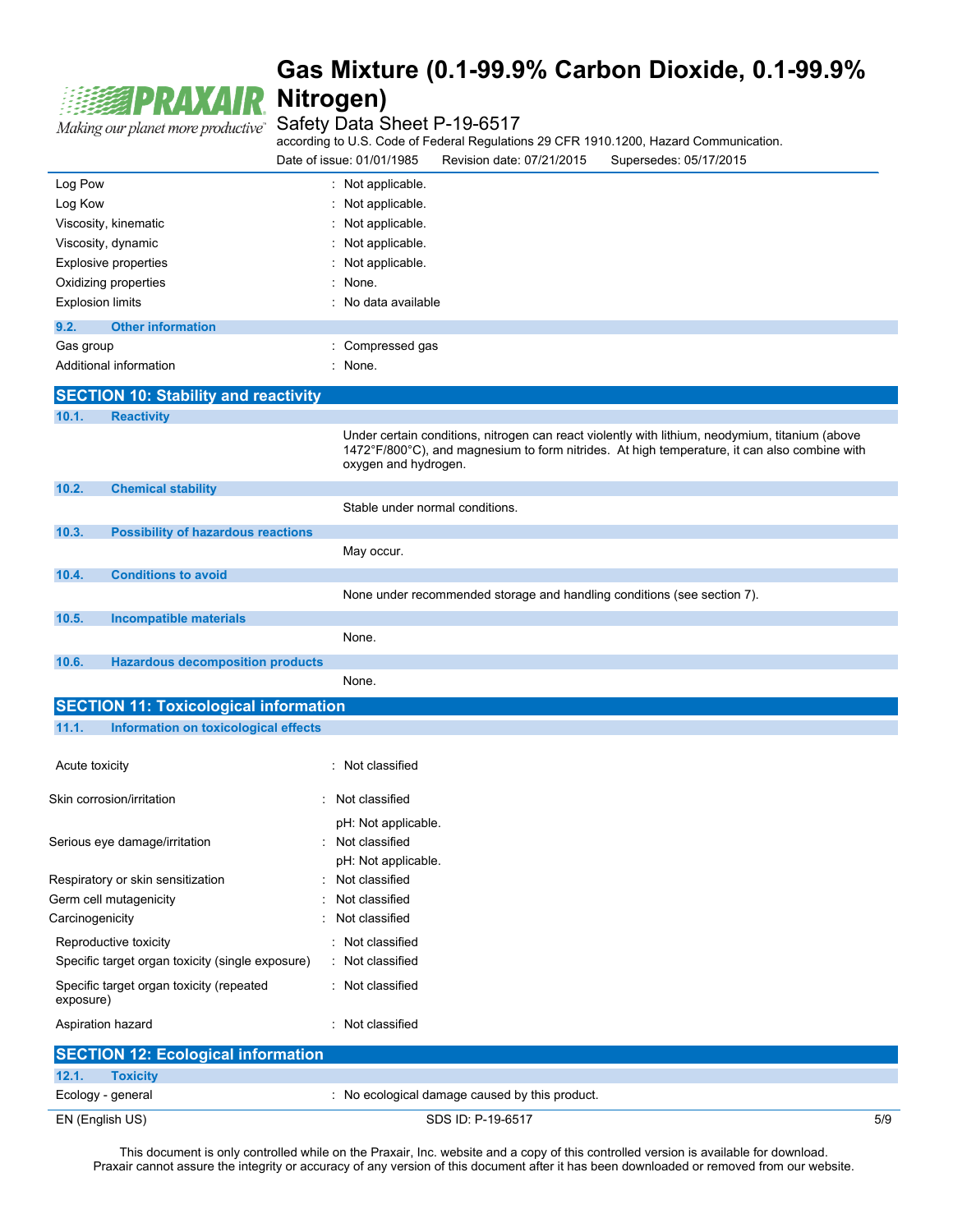

Safety Data Sheet P-19-6517

according to U.S. Code of Federal Regulations 29 CFR 1910.1200, Hazard Communication.

Date of issue: 01/01/1985 Revision date: 07/21/2015 Supersedes: 05/17/2015

| 12.2.<br><b>Persistence and degradability</b>              |                                                                                                                                                       |  |
|------------------------------------------------------------|-------------------------------------------------------------------------------------------------------------------------------------------------------|--|
| Gas Mixture (0.1-99.9% Carbon Dioxide, 0.1-99.9% Nitrogen) |                                                                                                                                                       |  |
| Persistence and degradability                              | No ecological damage caused by this product.                                                                                                          |  |
| Carbon dioxide (124-38-9)                                  |                                                                                                                                                       |  |
| Persistence and degradability                              | No ecological damage caused by this product.                                                                                                          |  |
| Nitrogen (7727-37-9)                                       |                                                                                                                                                       |  |
| Persistence and degradability                              | No ecological damage caused by this product.                                                                                                          |  |
| 12.3.<br><b>Bioaccumulative potential</b>                  |                                                                                                                                                       |  |
| Gas Mixture (0.1-99.9% Carbon Dioxide, 0.1-99.9% Nitrogen) |                                                                                                                                                       |  |
| Log Pow                                                    | Not applicable.                                                                                                                                       |  |
| Log Kow                                                    | Not applicable.                                                                                                                                       |  |
| Bioaccumulative potential                                  | No ecological damage caused by this product.                                                                                                          |  |
| Carbon dioxide (124-38-9)                                  |                                                                                                                                                       |  |
| BCF fish 1                                                 | (no bioaccumulation)                                                                                                                                  |  |
| Log Pow                                                    | 0.83                                                                                                                                                  |  |
| Log Kow                                                    | Not applicable.                                                                                                                                       |  |
| Bioaccumulative potential                                  | No ecological damage caused by this product.                                                                                                          |  |
| Nitrogen (7727-37-9)                                       |                                                                                                                                                       |  |
| Log Pow                                                    | Not applicable for inorganic gases.                                                                                                                   |  |
| Log Kow                                                    | Not applicable.                                                                                                                                       |  |
| Bioaccumulative potential                                  | No ecological damage caused by this product.                                                                                                          |  |
| 12.4.<br><b>Mobility in soil</b>                           |                                                                                                                                                       |  |
| Gas Mixture (0.1-99.9% Carbon Dioxide, 0.1-99.9% Nitrogen) |                                                                                                                                                       |  |
| Mobility in soil                                           | No data available.                                                                                                                                    |  |
| Ecology - soil                                             | No ecological damage caused by this product.                                                                                                          |  |
| Carbon dioxide (124-38-9)                                  |                                                                                                                                                       |  |
| Mobility in soil                                           | No data available.                                                                                                                                    |  |
| Ecology - soil                                             | No ecological damage caused by this product.                                                                                                          |  |
| Nitrogen (7727-37-9)                                       |                                                                                                                                                       |  |
| Mobility in soil                                           | No data available.                                                                                                                                    |  |
| Ecology - soil                                             | No ecological damage caused by this product.                                                                                                          |  |
|                                                            |                                                                                                                                                       |  |
| 12.5.<br><b>Other adverse effects</b>                      |                                                                                                                                                       |  |
| Effect on ozone layer                                      | : None.                                                                                                                                               |  |
| Effect on the global warming                               | : None.                                                                                                                                               |  |
| <b>SECTION 13: Disposal considerations</b>                 |                                                                                                                                                       |  |
|                                                            |                                                                                                                                                       |  |
| 13.1.<br><b>Waste treatment methods</b>                    |                                                                                                                                                       |  |
| Waste disposal recommendations                             | Dispose of contents/container in accordance with local/regional/national/international<br>regulations. Contact supplier for any special requirements. |  |
| <b>SECTION 14: Transport information</b>                   |                                                                                                                                                       |  |
| In accordance with DOT                                     |                                                                                                                                                       |  |
| Transport document description                             | : UN1956 Compressed gas, n.o.s., 2.2                                                                                                                  |  |
| UN-No.(DOT)                                                | : UN1956                                                                                                                                              |  |
| Proper Shipping Name (DOT)                                 | : Compressed gas, n.o.s.                                                                                                                              |  |
| Transport hazard class(es) (DOT)                           | : 2.2 - Class 2.2 - Non-flammable compressed gas 49 CFR 173.115                                                                                       |  |
|                                                            |                                                                                                                                                       |  |

EN (English US) 6/9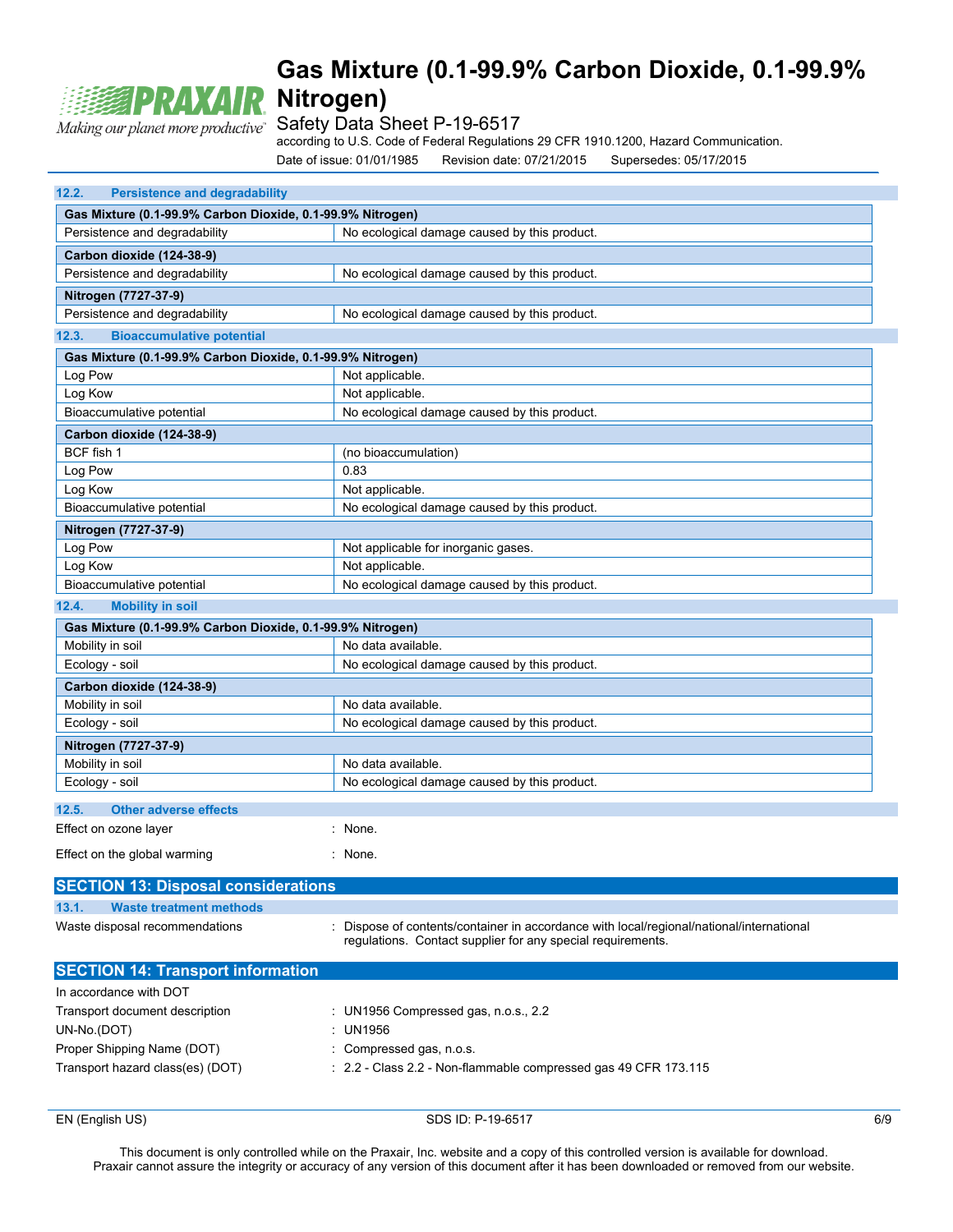

Safety Data Sheet P-19-6517

according to U.S. Code of Federal Regulations 29 CFR 1910.1200, Hazard Communication.

Date of issue: 01/01/1985 Revision date: 07/21/2015 Supersedes: 05/17/2015

| Hazard labels (DOT)                   | : 2.2 - Non-flammable gas                                                                                                                                                                                                                                                                                                                                                                                                                                                                                                                                                                  |
|---------------------------------------|--------------------------------------------------------------------------------------------------------------------------------------------------------------------------------------------------------------------------------------------------------------------------------------------------------------------------------------------------------------------------------------------------------------------------------------------------------------------------------------------------------------------------------------------------------------------------------------------|
|                                       |                                                                                                                                                                                                                                                                                                                                                                                                                                                                                                                                                                                            |
|                                       |                                                                                                                                                                                                                                                                                                                                                                                                                                                                                                                                                                                            |
| <b>DOT Symbols</b>                    | : G - Identifies proper shipping name (PSN) requiring the addition of technical name(s) in<br>parentheses following the PSN.                                                                                                                                                                                                                                                                                                                                                                                                                                                               |
| <b>Additional information</b>         |                                                                                                                                                                                                                                                                                                                                                                                                                                                                                                                                                                                            |
| Emergency Response Guide (ERG) Number | : $121$ (UN1066); 120 (UN1977)                                                                                                                                                                                                                                                                                                                                                                                                                                                                                                                                                             |
| Other information                     | : No supplementary information available.                                                                                                                                                                                                                                                                                                                                                                                                                                                                                                                                                  |
| Special transport precautions         | : Avoid transport on vehicles where the load space is not separated from the driver's<br>compartment. Ensure vehicle driver is aware of the potential hazards of the load and knows<br>what to do in the event of an accident or an emergency. Before transporting product containers:<br>- Ensure there is adequate ventilation. - Ensure that containers are firmly secured. - Ensure<br>cylinder valve is closed and not leaking. - Ensure valve outlet cap nut or plug (where provided)<br>is correctly fitted. - Ensure valve protection device (where provided) is correctly fitted. |
| <b>Transport by sea</b>               |                                                                                                                                                                                                                                                                                                                                                                                                                                                                                                                                                                                            |
| UN-No. (IMDG)                         | : 1956                                                                                                                                                                                                                                                                                                                                                                                                                                                                                                                                                                                     |
| Proper Shipping Name (IMDG)           | COMPRESSED GAS, N.O.S.                                                                                                                                                                                                                                                                                                                                                                                                                                                                                                                                                                     |
| Class (IMDG)                          | $: 2 - \text{Gases}$                                                                                                                                                                                                                                                                                                                                                                                                                                                                                                                                                                       |
| MFAG-No                               | : 121                                                                                                                                                                                                                                                                                                                                                                                                                                                                                                                                                                                      |
| <b>Air transport</b>                  |                                                                                                                                                                                                                                                                                                                                                                                                                                                                                                                                                                                            |
| UN-No. (IATA)                         | : 1956                                                                                                                                                                                                                                                                                                                                                                                                                                                                                                                                                                                     |
| Proper Shipping Name (IATA)           | : Compressed gas, n.o.s.                                                                                                                                                                                                                                                                                                                                                                                                                                                                                                                                                                   |
| Class (IATA)                          | $\therefore$ 2                                                                                                                                                                                                                                                                                                                                                                                                                                                                                                                                                                             |
| <b>Civil Aeronautics Law</b>          | : Gases under pressure/Gases nonflammable nontoxic under pressure                                                                                                                                                                                                                                                                                                                                                                                                                                                                                                                          |

| <b>SECTION 15: Regulatory information</b>                                 |                                                                      |  |
|---------------------------------------------------------------------------|----------------------------------------------------------------------|--|
| <b>15.1. US Federal regulations</b>                                       |                                                                      |  |
| Gas Mixture (0.1-99.9% Carbon Dioxide, 0.1-99.9% Nitrogen)                |                                                                      |  |
| Listed on the United States TSCA (Toxic Substances Control Act) inventory |                                                                      |  |
| SARA Section 311/312 Hazard Classes                                       | Sudden release of pressure hazard<br>Immediate (acute) health hazard |  |
|                                                                           |                                                                      |  |

**15.2. International regulations CANADA**

| Gas Mixture (0.1-99.9% Carbon Dioxide, 0.1-99.9% Nitrogen) |
|------------------------------------------------------------|
| Listed on the Canadian DSL (Domestic Substances List)      |
| Carbon dioxide (124-38-9)                                  |
| Listed on the Canadian DSL (Domestic Substances List)      |
|                                                            |

### **Nitrogen (7727-37-9)**

Listed on the Canadian DSL (Domestic Substances List)

#### **EU-Regulations**

| Gas Mixture (0.1-99.9% Carbon Dioxide, 0.1-99.9% Nitrogen)                                         |                   |     |
|----------------------------------------------------------------------------------------------------|-------------------|-----|
| Listed on the EEC inventory EINECS (European Inventory of Existing Commercial Chemical Substances) |                   |     |
| EN (English US)                                                                                    | SDS ID: P-19-6517 | 7/9 |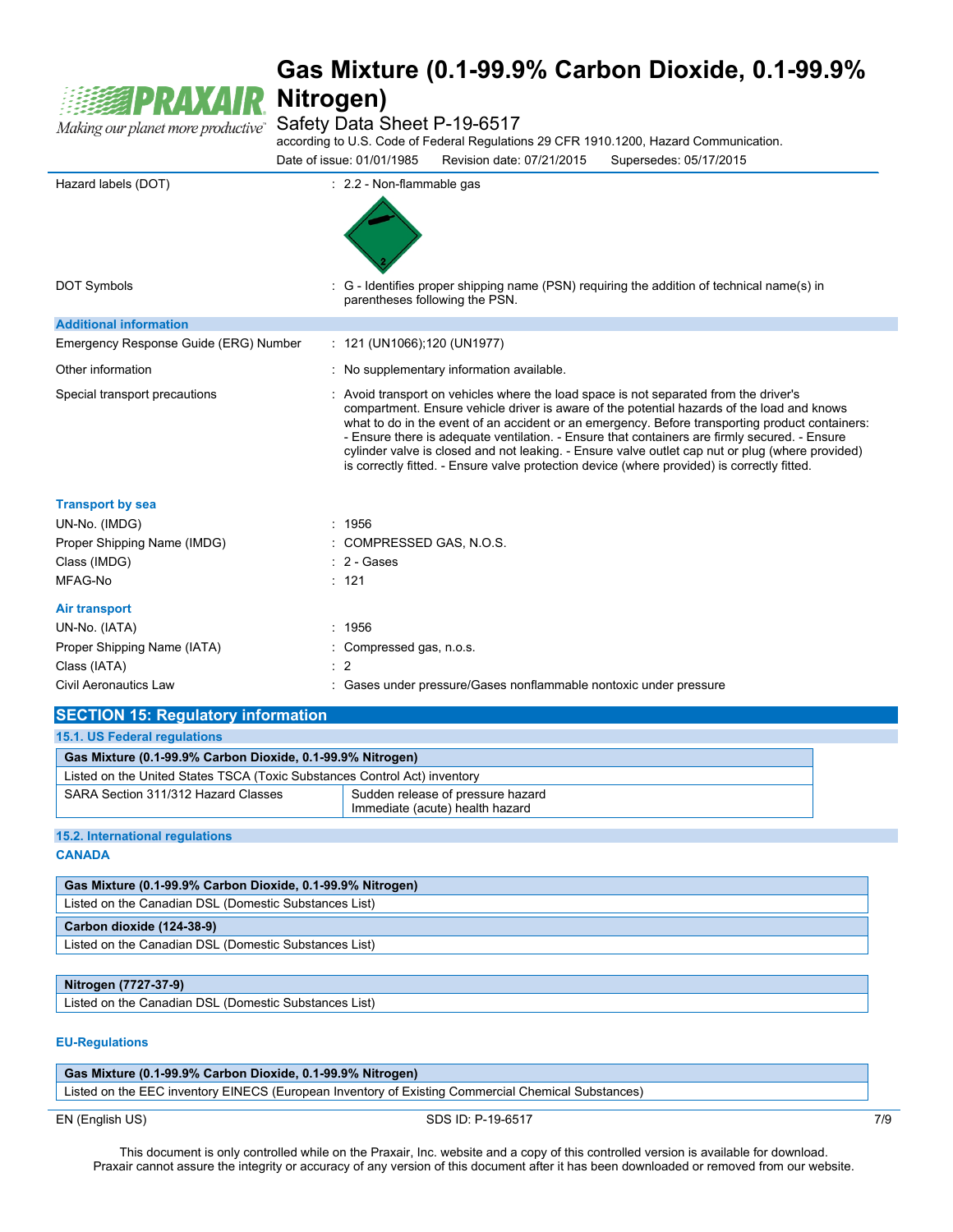

Safety Data Sheet P-19-6517

according to U.S. Code of Federal Regulations 29 CFR 1910.1200, Hazard Communication.

Date of issue: 01/01/1985 Revision date: 07/21/2015 Supersedes: 05/17/2015

#### **15.2.2. National regulations**

### **Gas Mixture (0.1-99.9% Carbon Dioxide, 0.1-99.9% Nitrogen)**

Listed on the AICS (Australian Inventory of Chemical Substances)

Listed on IECSC (Inventory of Existing Chemical Substances Produced or Imported in China)

Listed on the Korean ECL (Existing Chemicals List)

Listed on NZIoC (New Zealand Inventory of Chemicals)

Listed on PICCS (Philippines Inventory of Chemicals and Chemical Substances)

#### **15.3. US State regulations**

| Gas Mixture (0.1-99.9% Carbon Dioxide, 0.1-99.9% Nitrogen)()           |                                                                                                                                                           |  |  |
|------------------------------------------------------------------------|-----------------------------------------------------------------------------------------------------------------------------------------------------------|--|--|
| U.S. - California - Proposition 65 - Carcinogens List                  | No                                                                                                                                                        |  |  |
| U.S. - California - Proposition 65 - Developmental<br>Toxicity         | No                                                                                                                                                        |  |  |
| U.S. - California - Proposition 65 - Reproductive<br>Toxicity - Female | No                                                                                                                                                        |  |  |
| U.S. - California - Proposition 65 - Reproductive<br>Toxicity - Male   | No                                                                                                                                                        |  |  |
| State or local regulations                                             | U.S. - Massachusetts - Right To Know List<br>U.S. - New Jersey - Right to Know Hazardous Substance List<br>U.S. - Pennsylvania - RTK (Right to Know) List |  |  |

| Carbon dioxide (124-38-9)                 |                        |                                   |                              |                           |
|-------------------------------------------|------------------------|-----------------------------------|------------------------------|---------------------------|
| U.S. - California -                       | U.S. - California -    | U.S. - California -               | U.S. - California -          | No significant risk level |
| Proposition 65 -                          | Proposition 65 -       | Proposition 65 -                  | Proposition 65 -             | (NSRL)                    |
| Carcinogens List                          | Developmental Toxicity | Reproductive Toxicity -<br>Female | Reproductive Toxicity - Male |                           |
| No                                        | No                     | <b>No</b>                         | <b>No</b>                    |                           |
| Nitrogen (7727-37-9)                      |                        |                                   |                              |                           |
| U.S. - California -                       | U.S. - California -    | U.S. - California -               | U.S. - California -          | No significant risk level |
| Proposition 65 -                          | Proposition 65 -       | Proposition 65 -                  | Proposition 65 -             | (NSRL)                    |
| Carcinogens List                          | Developmental Toxicity | Reproductive Toxicity -<br>Female | Reproductive Toxicity - Male |                           |
| No                                        | No                     | No                                | <b>No</b>                    |                           |
| Carbon dioxide (124-38-9)                 |                        |                                   |                              |                           |
| U.S. - Massachusetts - Right To Know List |                        |                                   |                              |                           |

U.S. - New Jersey - Right to Know Hazardous Substance List U.S. - Pennsylvania - RTK (Right to Know) List

#### **Nitrogen (7727-37-9)**

U.S. - Massachusetts - Right To Know List

U.S. - New Jersey - Right to Know Hazardous Substance List

U.S. - Pennsylvania - RTK (Right to Know) List

#### **SECTION 16: Other information**

Revision date : 7/21/2015 12:00:00 AM